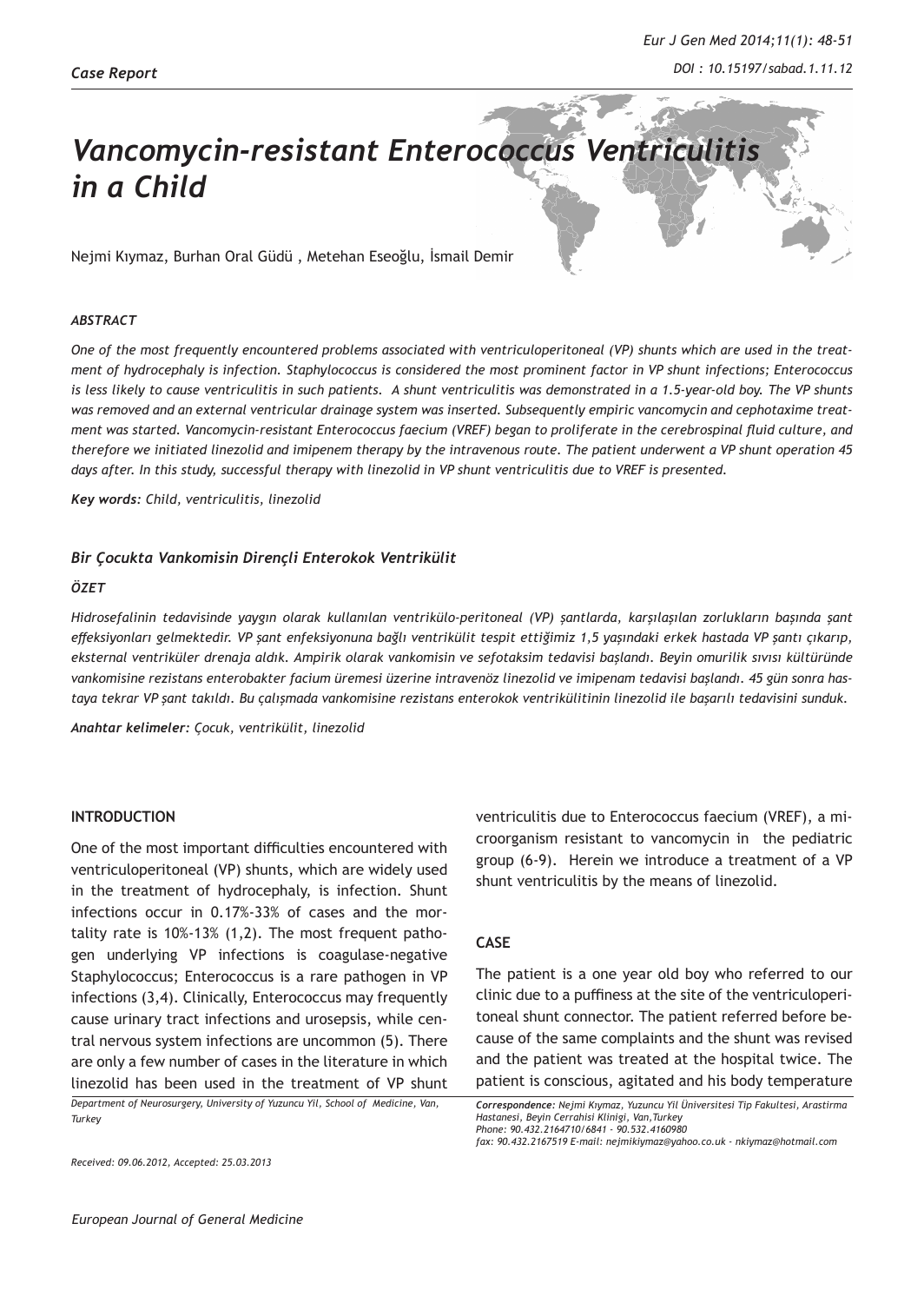

*Figure 1. Dysfunctional VP shunt proximal catheter located in the collection under the scalp of the cranial lateral graph.* 



*Figure 3. Appearance of the subdermal collection of a patient with VP shunt dysfunction prior to surgery.*

is 37.2° C while there was no finding related with a stiffen neck. Radiological studies showed that, in direct cranial graphs the proximal catheter was collected under the scalp (Figure 1). In a brain tomography study, it was also found that the proximal catheter came out from the ventricle and was located under the scalp (Figure 2). The patient was diagnosed with a VP shunt dysfunction and immediately underwent surgery (Figure 3). During



*Figure 2. Axial-sectioned brain tomography demonstrating a malposition of the VP shunt proximal catheter located under the scalp.*

surgery, a culture was obtained from the brain cerebrospinal fluid (CSF) and a direct cell count was performed. A direct microscopic study indicated 400 segmented leukocytes in the brain CSF, which suggested ventriculitis. Therefore, the VP shunt was removed and an external ventricular drainage system (EVDS) was inserted. Empiric vancomycin and meronem were administered. Enterococcus faecium resistant to vancomycin was demonstrated in two CSF cultures and the current therapy regimen was thus changed and a combination of 2 doses of linezolid (20 mg/kg/day) and 4 doses of imipenem (60 mg/kg/day) was started. The EVDS was replaced once every 10 days and the CSF cell count and CSF biochemical analysis were performed on a regular basis. A weekly hemogram and biochemical studies were conducted. Direct microscopic study indicated no cells in the CSF, whereas the CSF biochemical level was appropriate for a shunt insertion and a VP shunt was re-inserted after successful therapy with empiric vancomycin for 20 days, meronem, and linezolid for 10 days and imipenem. The 3-month follow-up was assessed as normal.

## **DISCUSSION**

VREF is a rare pathogen causing meningitis; VREF arises from nosocomial infections. As the use of wide spectrum antibiotics increases, resistances occur (9). The most frequent problem of a VP shunt is infection. The most frequent shunt infection is caused by S. epidermis, with Staphylococcus aureus ranked second, while Escherichia coli, Klebsiella pneumonia, Proteus, Pseudomonas, and Enterococcus are less frequent (10). Enterococcus is a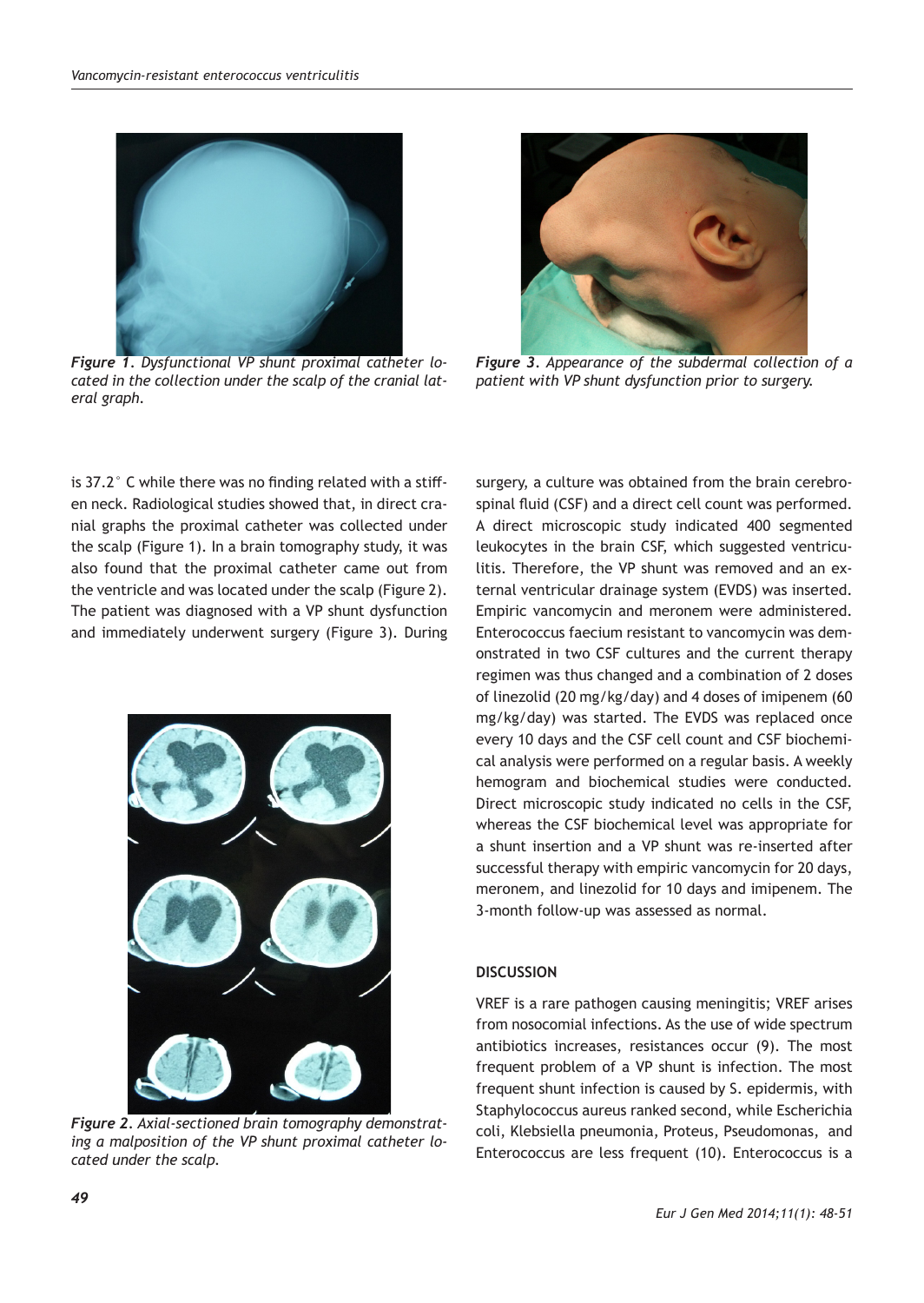facultative, anaerobic gram-positive coccus formed in single, dual, or short chains. Enterococcus comprises the normal gastrointestinal system flora. Enterococcus frequently may lead to urinary system infections, intraabdominal and pelvic infections, bacteremia, dermal and soft tissue infections, meningitis, and neonatal sepsis (11). Even though Enterococcus does not have a classic virulence factor, super-infections may occur due to resistant behavior against multiple antibiotics and the use of wide spectrum antibiotics. Enterococcus has an increasing tendency to produce hospital infections. The most important reservoir among patients who are hospitalized is gastrointestinal colonization. Colonization in devices and medical tools may serve as a reservoir. Transmission is possible from patient-to-patient by means of infected healthcare personnel. Vancomycin resistance observed in nosocomial Enterococcus infections has increased in the past 10 years, and therefore a necessity has emerged to use a new group of antibiotics. Linezolid, chloramphenicol, and quinupristin/dalfopristin are used in the treatment of VREF infections (12). The mentioned antibiotics were used successfully in the treatment of VREF that proliferated in two separate CSF cultures from our patient, as VREF was sensitive against linezolid and imipenem. Kremery et al. (13) described the major risk factors in the development of meningitis, including a neurosurgical operation (70%), VP shunt (42.9%), previous administration of wide spectrum antibiotics, use of central venous catheters, low birth weight, and the use of total parenteral nutrition. In our case, our patient had undergone a VP shunt revision and was treated with ceftriaxone and ampicillin, which were assessed as risk factors.

Linezolid is the first member of the oxazolidinone family and inhibits protein synthesis by connecting to the 50s ribosomal unit. The drug possesses a bacteriostatic effect. Linezolid can be used in adults and children with VREF infections, E. faecalis infections, methicillin-resistant S. aureus infections (MRSA), penicillin-resistant S. pneumoniae infections, which include coagulase-negative staaphylococcal and streptococcal infections (14). Linezolid can pass the blood-brain barrier and provide an effective treatment of ventriculitis in sensitive infections in which the concentration in the plasma achieves a ratio of 70% (15). Dose-dependent neutropenia and thrombocytopenia have been reported in adult patients as side effects of linezolid; however, these conditions are less frequent in children. Linezolid may cause a transient bone marrow depression if used over 2 weeks. It is essential to perform weekly blood counts of patients (16). In our case, no differences were observed in the weekly hemogram and biochemical values, which may be considered as side effects.

The presence of a shunt may significantly increase the risk of ventriculitis. The increase in the use of wide spectrum antibiotics and long-term hospitalization accompanied with neurosurgical operations, can lead to nosocomial infections. The therapy regime in a VP shunt ventriculitis is to remove the infected shunt and administer an appropriate antibiotic which is effective on the CSF culture and to re-insert the VP shunt after CSF is sterile. In the present study, it was demonstrated that linezolid is an effective and safe drug in the treatment of a VP shunt ventriculitis during the pediatric term.

#### *REFERENCES*

- *1. Zemack G, Romner B. Seven years of clinical experience withthe programmable Codman Hakim valve: a retrospective study of 583 patients. J Neurosurg 2000;92:941-8.*
- *2. Choux M, Gentori L, Lang D, Lena G. Shunt implantation: reducing the incidence of shunt infection. J Neurosurg 1992;77:875-80.*
- *3. Bremer AA, Darouiche RO. Ventriculoperitoneal shunt infection due to Serratia marcescens. J Infect 2005;50:138– 41.*
- *4. Enger PO, Svendsen F, Wester K. CSF shunt infections in children: experiences from a population-based study. Acta Neurochir 2003;145:243-8.*
- *5. Stevenson KB, Murray EW, Sarubbi FA. Enterococcal meningitis: report of four cases and review. Clin Infect Dis 1994;18:233–9.*
- *6. Graham PL, Ampofo K, Saiman L. Linezolid treatment of vancomycin-resistant Enterococcus faecium ventriculitis. Pediatr Infect Dis J 2002;21:798-800.*
- *7. Lucas da Silva PS, Neto HM, Sejas LM. Successful Treatment of Vancomycin-Resistant Enterococcus Ventriculitis in a Child BJID 2007;11:297-9.*
- *8. Maranich AM, Rajnik M. Successful treatment of vancomycin-resistant enterococcal ventriculitis in a pediatric patient with linezolid. Mil Med 2008;173:927-9.*
- *9. Pelz RK, Lipsett PA, Swoboda SM. Vancomycinsensitive and vancomycin-resistant enterococcal infections in the ICU: attributable costs and outcomes. Intensive Care Med 2002;28:692–7.*
- *10. Kestle JR, Garton HJ, Whitehead WE, et al. Management of shunt infections: a multicenter pilot study. J Neurosurg 2006;105:177-81.*
- *11. Gold HS: Vancomycin-resistant enterococci. mechanisms and clinical observations. Clin Infect Dis 2001;33:210–9.*